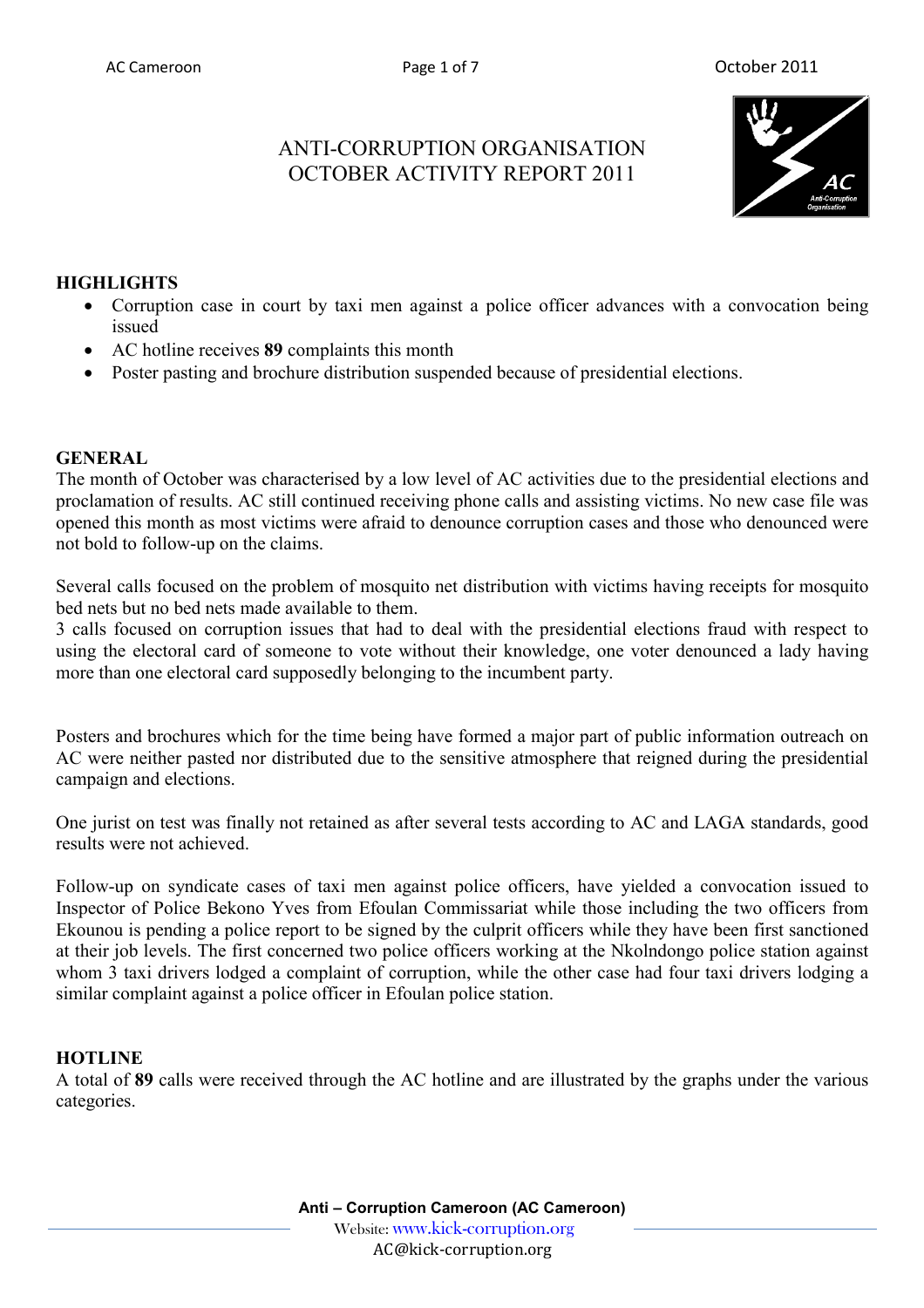

In the month of October 2011, **38%** of calls were non-responsive, while **62%** of calls received were responsive calls though not all fell under corruption.



**33%** of calls received in October 2011 were corruption cases, while only **9%** were non-corruption calls, a drop in **10%** on corruption and more than **30%** in non-corruption calls from last month. A new development this month was the high percentage of calls that came with no complains to issue. **58%** of these callers it is assumed had something to denounce but were either afraid to denounce it or due to the presidential elections preferred to say nothing. Also this behaviour pattern is seen in people who claim to have dialled wrong numbers or are simply verifying AC hotline number if it works.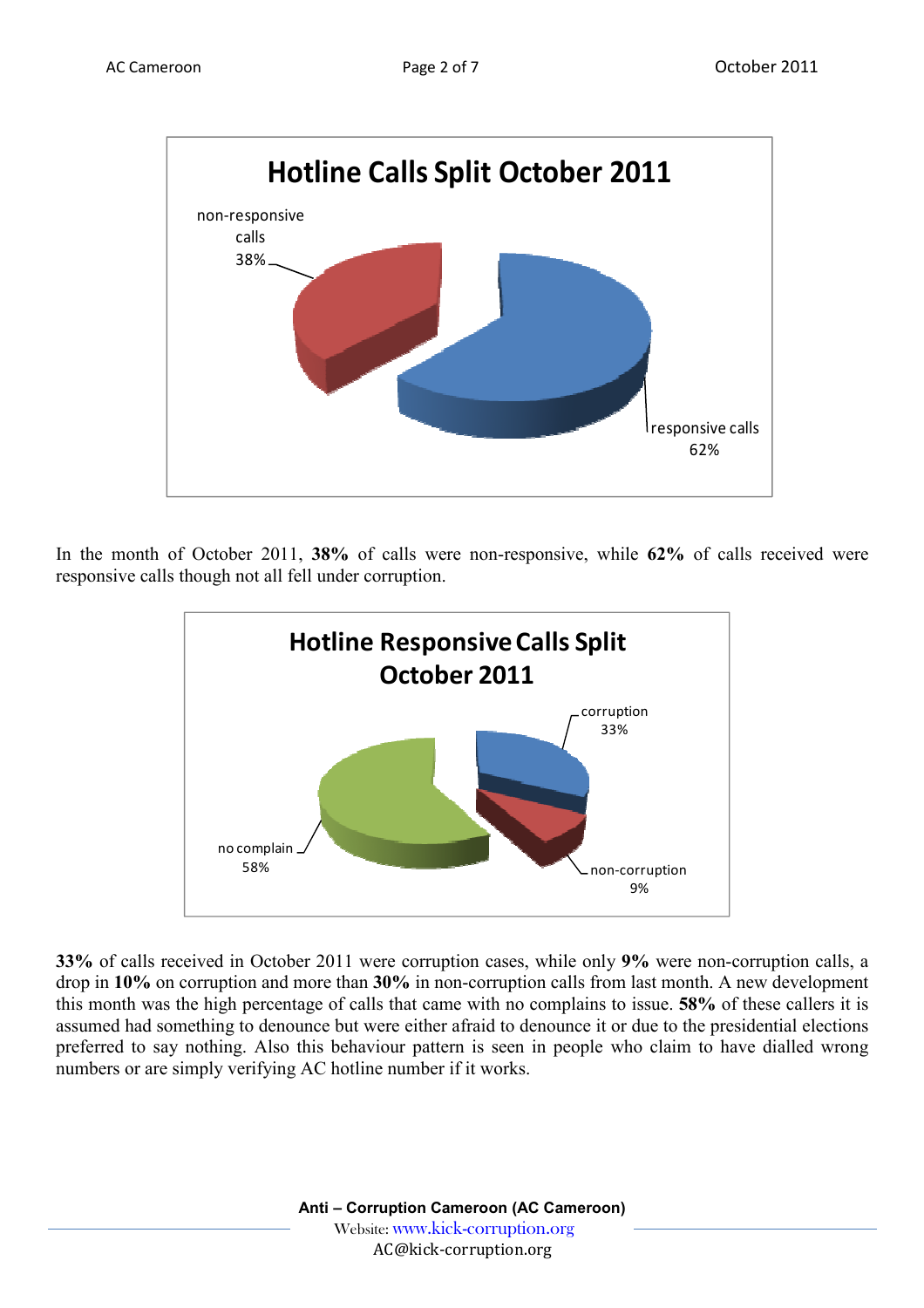

In the month of October 2011the number of corruption categories increased as compared to last month September. **22%** of victims denounced bribery and extortion**, 17%** denounced fraud and abuses from forces of law and order, **11%** on embezzlement, **6%** on abusive dismissal and **5%** on swindling.



Non-corruption calls in October 2011 were represented by **76%** of calls claiming to have dialled the wrong numbers, assumed to have things to denounce but not very sure of themselves or are afraid, **12%** demanded information on AC, also fall under the same category as those of wrong numbers not being able to denounce their corruption issues, **6%** needed legal advice not necessarily on corruption issues while **3%** were on private disputes and human rights issues.

## **GENDER**

 Female gender in the month of October 2011 was still underrepresented with **14%** callers, while **86%** of the callers were male.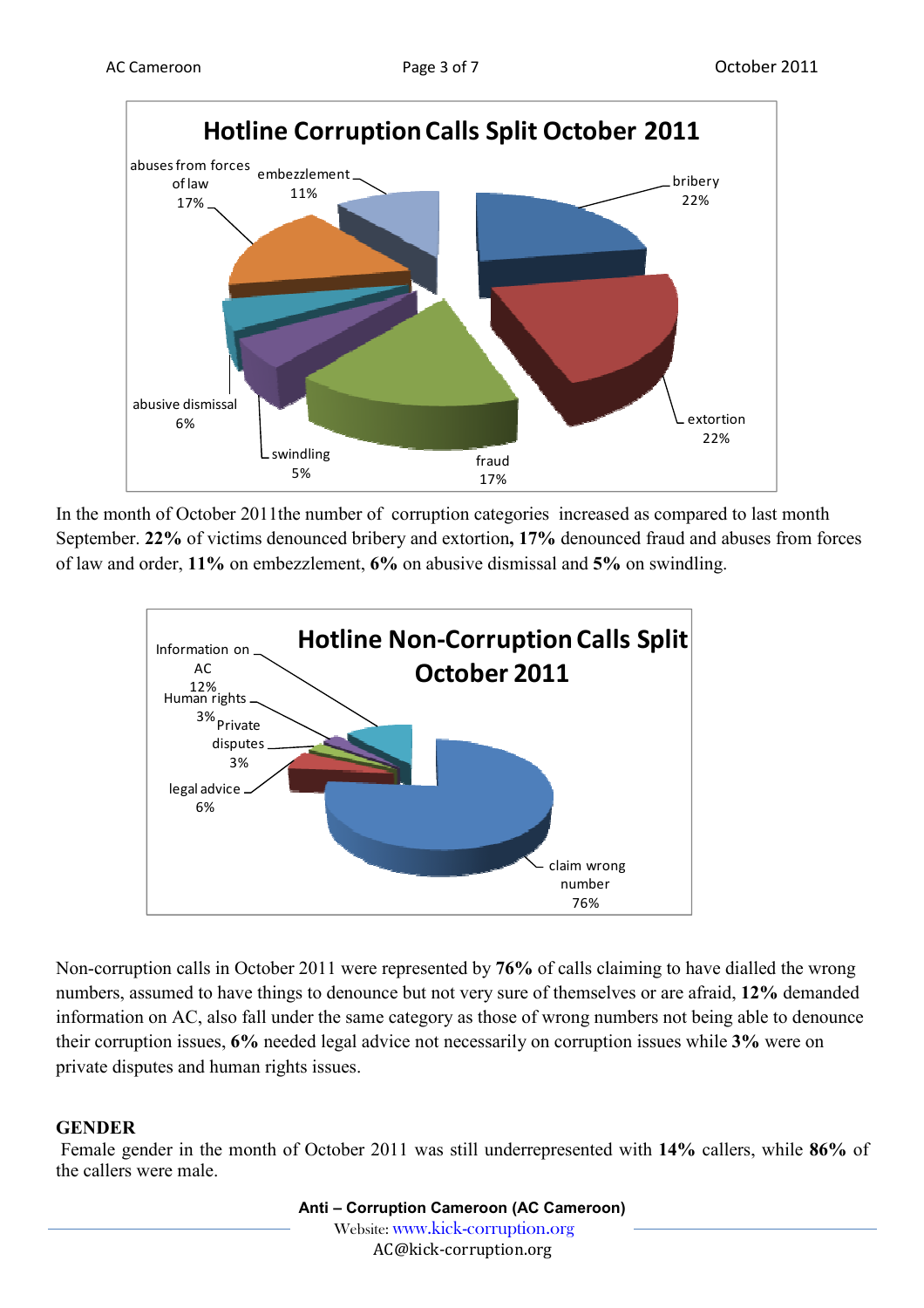

# **AGE RANGE OF CALLERS**



In the month of October 2011 the age range was as follows: adults (31-55years) up to **41%,** while youths were **57%** (0-30 years) and **2%** of the callers were elderly or aged (+55 years)

# **REGIONAL DISTRIBUTION OF CALLS**

From the report, the month of October 2011 had the Centre region with most callers making **34%**, with the least calls coming from the South Region with **2%,** the other regions ranged between **4%** in the South West, Adamawa and Extreme North Regions, **6%** in the East Region, **9%** in the North West region and **13%** in the Western Region. No calls were received from North region.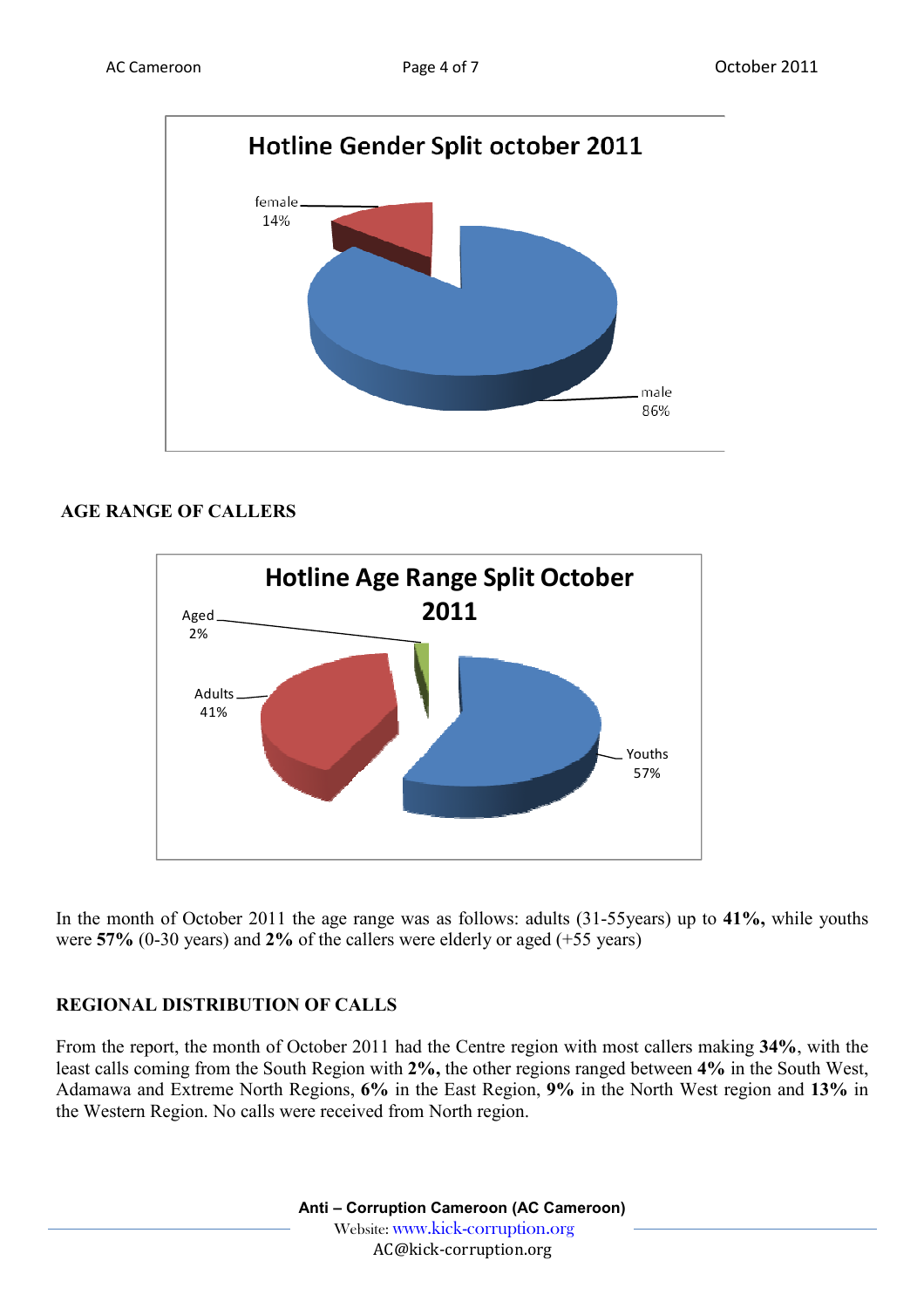

## **EMAIL ADDITION TO HOTLINE**

No cases were received through email this month. Some testimony forms from Yokadouma primary school teachers were received.

### **INVESTIGATIONS**

No new case file was opened this month. The old cases of Yokadouma primary school teachers against the mayor where primary school teachers are complaining of not having been paid their salaries for 10 months by the mayor from 10% of forest revenue. It is assumed the mayor embezzled these funds and refuses to pay the teachers on the pretext of them not having a definite contract; the syndicate cases of taxi drivers against police officers were followed-up.

### **LEGAL FOLLOW-UP**

Legal follow up this month yielded fruit with the court issuing convocation to Inspector of Police Bekono Yves. The convocation was handed to him by a bailiff and the date for the first court hearing session of both parties –the taxi-men and the police inspector is pending. 4 Jurist CVs were received this month but none found good for an interview.

 One jurist on test was not retained as good results were not achieved according to the standards of AC and LAGA

#### **MEDIA**

 Media saturation due to presidential election pressure at the CRTV house has made it not possible to pass AC information outreach on the news bar.

#### **MANAGEMENT**

One jurist on testing was not retained as good results were not achieved according to the standards of AC and LAGA.

Other personnel that were supposed to be tested under AC were asked to hold on until after the presidential elections.

**Anti – Corruption Cameroon (AC Cameroon)**

Website: www.kick-corruption.org

AC@kick-corruption.org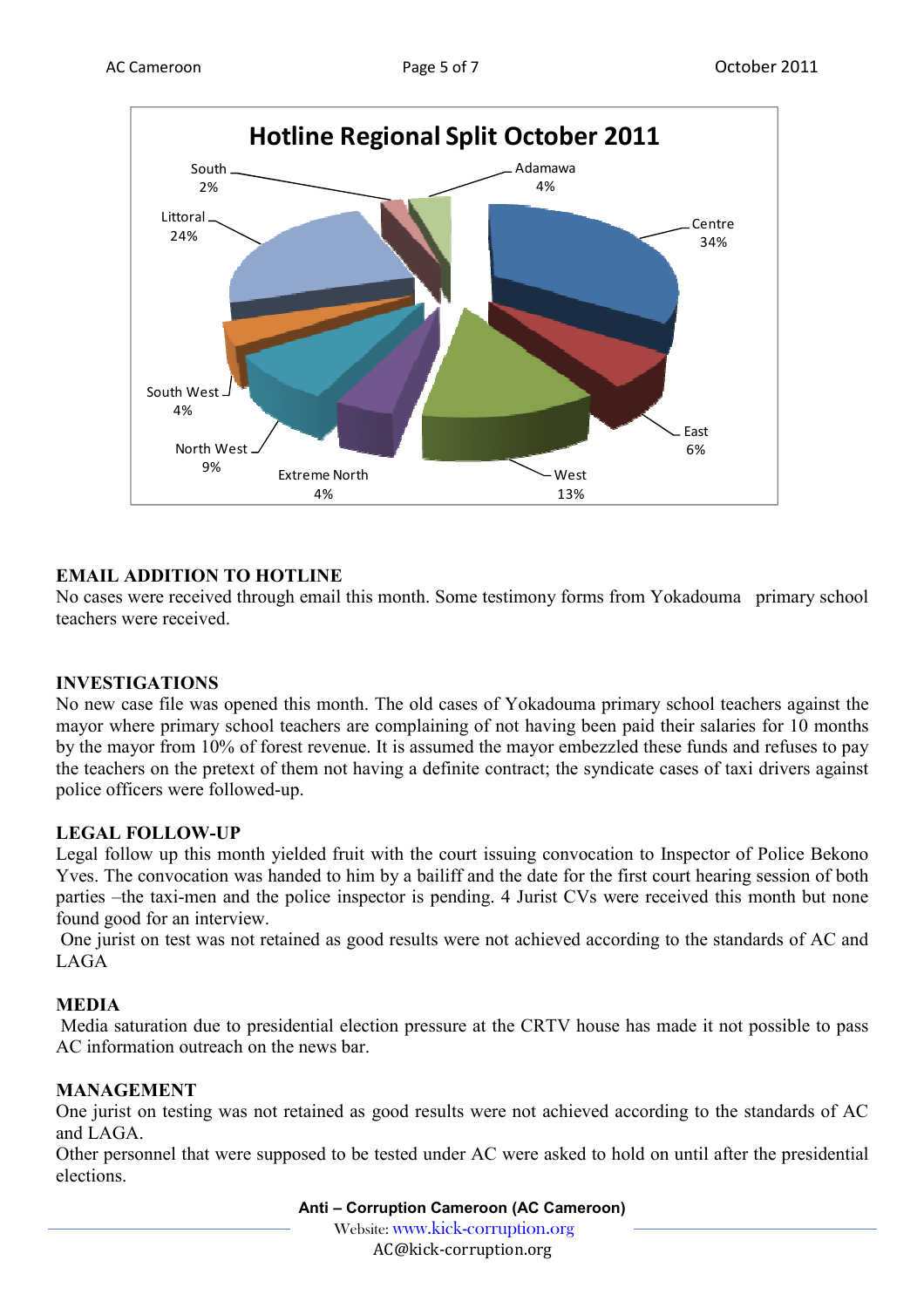## **EXTERNAL RELATIONS**

- AC Director met with the World Bank Governance officer on increasing transparency and accountability of projects.
- AC Director gave a presentation to a group of American university students on development, corruption, wildlife law enforcement among others.
- AC Director met with US State Department Cameroon Desk Officer on the challenges of corruption in Cameroon.
- Director of AC participated in a reception to US FWS International Program Director in the house of the US ambassador and had first extensive discussion with the German Ambassador on the fight against corruption.
- A meeting with GIZ health unit on the upcoming evaluation of the Global Fund of the distribution of mosquito nets and corruption incidents.
- AC Director met with WWF-CARPO Regional Conservation Director on challenges of corruption in the region and ways to combat corruption in WWF.
- Meeting of AC Director in Gabon with head of cabinet of the Gendarmerie Search Brigade on corruption in the gendarmerie and procedures to arrest and prosecute corrupt officers.
- Meeting of AC Director with the Anti-Corruption Commission in Gabon.

### **FINANCE**

Future for Nature award has been the main donor for the running of AC activities in the month of October 2011.

| Amount     |                          |                  |               |
|------------|--------------------------|------------------|---------------|
| in CFA     |                          |                  | <b>Amount</b> |
| <b>FRS</b> | <b>Use</b>               | <b>Details</b>   | in USD        |
|            |                          | 89 calls         |               |
| 30,000     | <b>Hotline</b>           | received         | \$62.5        |
| 0          | <b>Investigations</b>    | none             | \$0.0         |
|            |                          | 3 cases          |               |
| 101,100    | Legal                    | followed-up      | \$210.6       |
|            |                          | No TV news       |               |
| 0          | Media                    | bar              | \$0.0         |
|            | <b>Management</b>        |                  | \$0.0         |
| 279,800    | E-activism               | <b>Personnel</b> | \$582.9       |
| 7,800      | <b>Office</b>            | office           | \$16.3        |
|            | <b>TOTAL EXPENDITURE</b> |                  |               |
| 418,700    | <b>OCTOBER 2011</b>      |                  | \$872.3       |

October 2011 Financial Report